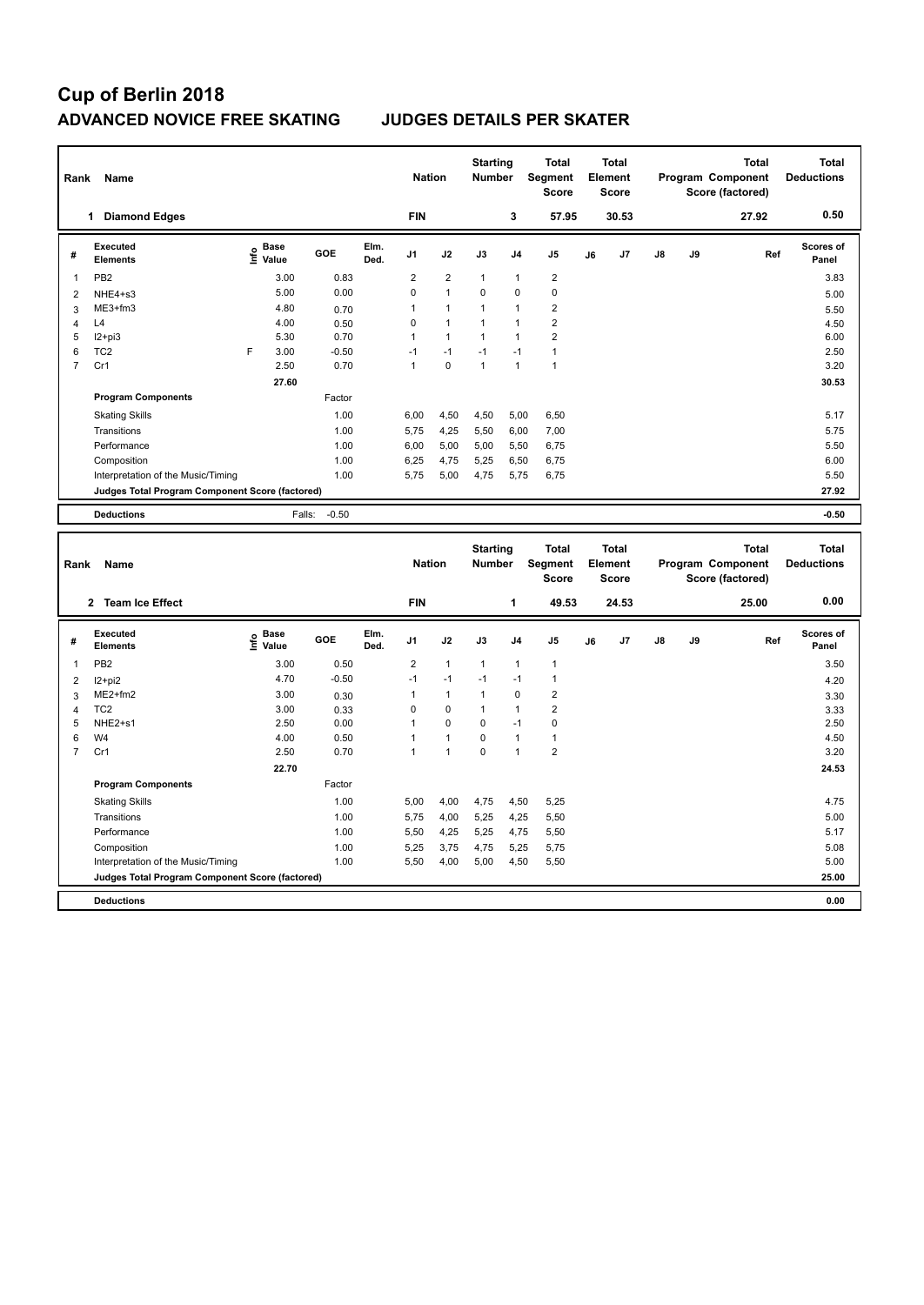# **Cup of Berlin 2018 ADVANCED NOVICE FREE SKATING JUDGES DETAILS PER SKATER**

| Rank<br>Name |                                                 |      |                      |         |              | <b>Nation</b>  |             | <b>Starting</b><br><b>Number</b> |                | <b>Total</b><br>Segment<br><b>Score</b> | <b>Total</b><br><b>Element</b><br><b>Score</b> |       | <b>Total</b><br>Program Component<br>Score (factored) |    | <b>Total</b><br><b>Deductions</b> |                           |
|--------------|-------------------------------------------------|------|----------------------|---------|--------------|----------------|-------------|----------------------------------|----------------|-----------------------------------------|------------------------------------------------|-------|-------------------------------------------------------|----|-----------------------------------|---------------------------|
|              | <b>Skating Graces Novice</b><br>3               |      |                      |         |              | <b>GER</b>     |             |                                  | $\overline{2}$ | 36.68                                   |                                                | 19.10 |                                                       |    | 18.08                             | 0.50                      |
| #            | Executed<br><b>Elements</b>                     | lnfo | <b>Base</b><br>Value | GOE     | Elm.<br>Ded. | J <sub>1</sub> | J2          | J3                               | J <sub>4</sub> | J <sub>5</sub>                          | J6                                             | J7    | $\mathsf{J}8$                                         | J9 | Ref                               | <b>Scores of</b><br>Panel |
| 1            | PB <sub>2</sub>                                 |      | 3.00                 | 0.33    |              | 1              | $\mathbf 0$ | $\mathbf 0$                      | $\overline{1}$ | $\mathbf{1}$                            |                                                |       |                                                       |    |                                   | 3.33                      |
| 2            | L4                                              |      | 4.00                 | 0.00    |              | $\Omega$       | $\mathbf 0$ | $\Omega$                         | $\mathbf 0$    | $\mathbf{1}$                            |                                                |       |                                                       |    |                                   | 4.00                      |
| 3            | $ME2+fm1$                                       |      | 2.00                 | $-0.13$ |              | $\Omega$       | 0           | $-1$                             | $-2$           | $-1$                                    |                                                |       |                                                       |    |                                   | 1.87                      |
| 4            | $12+pi1$                                        |      | 4.10                 | $-0.33$ |              | $\Omega$       | $-1$        | $-1$                             | $-1$           | $\pmb{0}$                               |                                                |       |                                                       |    |                                   | 3.77                      |
| 5            | NHE <sub>2+s1</sub>                             | E    | 2.50                 | $-0.67$ |              | $-1$           | $-1$        | $-2$                             | $-2$           | $-2$                                    |                                                |       |                                                       |    |                                   | 1.83                      |
| 6            | TC <sub>1</sub>                                 |      | 2.00                 | $-0.20$ |              | 0              | $-1$        | $-1$                             | $\mathbf 0$    | $-1$                                    |                                                |       |                                                       |    |                                   | 1.80                      |
| 7            | Cr1                                             |      | 2.50                 | 0.00    |              | 0              | $\mathbf 0$ | $\mathbf 0$                      | $\mathbf 0$    | $\pmb{0}$                               |                                                |       |                                                       |    |                                   | 2.50                      |
|              |                                                 |      | 20.10                |         |              |                |             |                                  |                |                                         |                                                |       |                                                       |    |                                   | 19.10                     |
|              | <b>Program Components</b>                       |      |                      | Factor  |              |                |             |                                  |                |                                         |                                                |       |                                                       |    |                                   |                           |
|              | <b>Skating Skills</b>                           |      |                      | 1.00    |              | 4.50           | 3,00        | 3,25                             | 3,50           | 4,00                                    |                                                |       |                                                       |    |                                   | 3.58                      |
|              | Transitions                                     |      |                      | 1.00    |              | 5.25           | 3,25        | 3,50                             | 3,00           | 3,50                                    |                                                |       |                                                       |    |                                   | 3.42                      |
|              | Performance                                     |      |                      | 1.00    |              | 4,50           | 3,50        | 3,00                             | 3,50           | 3,75                                    |                                                |       |                                                       |    |                                   | 3.58                      |
|              | Composition                                     |      |                      | 1.00    |              | 4.25           | 3,50        | 3,25                             | 3.75           | 4,00                                    |                                                |       |                                                       |    |                                   | 3.75                      |
|              | Interpretation of the Music/Timing              |      |                      | 1.00    |              | 4.50           | 3,50        | 2.75                             | 3,50           | 4,25                                    |                                                |       |                                                       |    |                                   | 3.75                      |
|              | Judges Total Program Component Score (factored) |      |                      |         |              |                |             |                                  |                |                                         |                                                |       |                                                       |    |                                   | 18.08                     |
|              | <b>Deductions</b>                               |      | Falls:               | $-0.50$ |              |                |             |                                  |                |                                         |                                                |       |                                                       |    |                                   | $-0.50$                   |
|              |                                                 |      |                      |         |              |                |             |                                  |                |                                         |                                                |       |                                                       |    |                                   |                           |

| Rank           | Name                                            |                       |            |              | <b>Nation</b>  |              | <b>Starting</b><br><b>Number</b> |                | <b>Total</b><br>Segment<br><b>Score</b> |    | <b>Total</b><br>Element<br><b>Score</b> |               |    | <b>Total</b><br>Program Component<br>Score (factored) | <b>Total</b><br><b>Deductions</b> |
|----------------|-------------------------------------------------|-----------------------|------------|--------------|----------------|--------------|----------------------------------|----------------|-----------------------------------------|----|-----------------------------------------|---------------|----|-------------------------------------------------------|-----------------------------------|
|                | 4 Team Together                                 |                       |            |              | <b>SWE</b>     |              |                                  | 4              | 36.38                                   |    | 17.87                                   |               |    | 18.51                                                 | 0.00                              |
| #              | Executed<br><b>Elements</b>                     | Base<br>١nf٥<br>Value | <b>GOE</b> | Elm.<br>Ded. | J <sub>1</sub> | J2           | J3                               | J <sub>4</sub> | J <sub>5</sub>                          | J6 | J7                                      | $\mathsf{J}8$ | J9 | Ref                                                   | <b>Scores of</b><br>Panel         |
|                | I3+piB                                          | 4.10                  | $-0.83$    |              | $-1$           | $-2$         | $-1$                             | $-2$           | $-2$                                    |    |                                         |               |    |                                                       | 3.27                              |
| 2              | PB <sub>2</sub>                                 | 3.00                  | 0.00       |              | 0              | $\mathbf{1}$ | $\Omega$                         | $\mathbf 0$    | 0                                       |    |                                         |               |    |                                                       | 3.00                              |
| 3              | NHE <sub>2+s1</sub>                             | 2.50                  | $-0.13$    |              | 0              | $-1$         | 0                                | $-1$           | 0                                       |    |                                         |               |    |                                                       | 2.37                              |
| 4              | $ME2+fm1$                                       | 2.00                  | $-0.07$    |              | $-1$           | 0            | $\Omega$                         | $-1$           | 0                                       |    |                                         |               |    |                                                       | 1.93                              |
| 5              | <b>TCB</b>                                      | 1.00                  | $-0.20$    |              | $-1$           | $-1$         | $-1$                             | $-1$           | $-1$                                    |    |                                         |               |    |                                                       | 0.80                              |
| 6              | L4                                              | 4.00                  | 0.00       |              | 0              | $\mathbf 0$  | $\Omega$                         | $\mathbf 0$    | 0                                       |    |                                         |               |    |                                                       | 4.00                              |
| $\overline{7}$ | Cr1                                             | 2.50                  | 0.00       |              | 0              | $\mathbf 0$  | 0                                | $-1$           | $\mathbf 0$                             |    |                                         |               |    |                                                       | 2.50                              |
|                |                                                 | 19.10                 |            |              |                |              |                                  |                |                                         |    |                                         |               |    |                                                       | 17.87                             |
|                | <b>Program Components</b>                       |                       | Factor     |              |                |              |                                  |                |                                         |    |                                         |               |    |                                                       |                                   |
|                | <b>Skating Skills</b>                           |                       | 1.00       |              | 4,00           | 3,50         | 3,75                             | 4,00           | 4,50                                    |    |                                         |               |    |                                                       | 3.92                              |
|                | Transitions                                     |                       | 1.00       |              | 3,00           | 3,50         | 3,50                             | 3,00           | 3,25                                    |    |                                         |               |    |                                                       | 3.25                              |
|                | Performance                                     |                       | 1.00       |              | 3,75           | 3,75         | 3,50                             | 3,75           | 3,50                                    |    |                                         |               |    |                                                       | 3.67                              |
|                | Composition                                     |                       | 1.00       |              | 4,00           | 3,75         | 3,75                             | 4,00           | 4,25                                    |    |                                         |               |    |                                                       | 3.92                              |
|                | Interpretation of the Music/Timing              |                       | 1.00       |              | 3,50           | 3,75         | 3,50                             | 4,00           | 4,50                                    |    |                                         |               |    |                                                       | 3.75                              |
|                | Judges Total Program Component Score (factored) |                       |            |              |                |              |                                  |                |                                         |    |                                         |               |    |                                                       | 18.51                             |
|                | <b>Deductions</b>                               |                       |            |              |                |              |                                  |                |                                         |    |                                         |               |    |                                                       | 0.00                              |